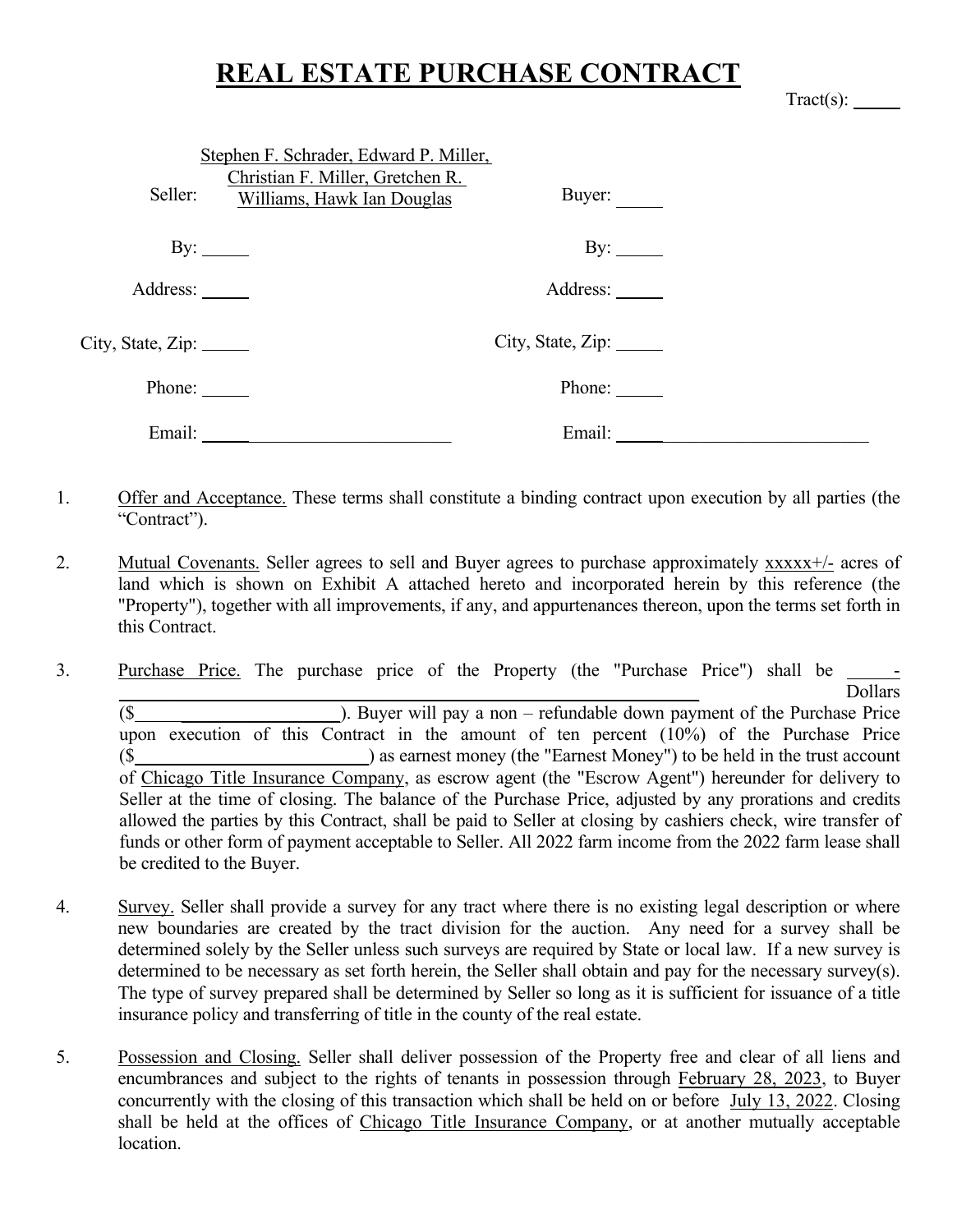- 6. Deed of Conveyance. At closing, Seller shall deliver to Buyer upon Buyer's compliance with the term of this Contract, a duly executed deed ("Deed") sufficient to convey the Property to Buyer or Buyer's permitted assignee, in fee simple absolute, subject only to the exceptions authorized in this Contract.
- 7. Personal Property. No items of personal property are included in this sale.
- 8. Condition of Premises. Buyer acknowledges that Buyer has inspected the property and any improvements thereon, and that Buyer is acquainted with the condition thereof and accepts the same as of the time the Buyer executed this Contract with all faults and without any warranties from Seller, in "AS IS, WHERE IS AND WITH ALL FAULTS" condition.
- 9. Warranties. Seller warrants that no contracts for the furnishing of any labor or material to the land or the improvements thereon, and no security agreements in respect to any goods or chattels that have been or are to become attached to the land or any improvements thereon, will at the time of closing be outstanding and not fully performed and satisfied, and further warrants that there are not and will not at the time of closing be any leases or contracts relating to the Property which extend beyond February 28, 2023
- 10. Real Estate Taxes and Special Assessments. The 2021 calendar year real estate taxes due and payable in 2022 shall be paid by Seller. Seller shall credit Buyer(s) at closing for said 2021 real estate taxes payable in 2022 based on the most recent ascertainable tax figures. Buyer is responsible for all subsequent real estate taxes.
- 11. Closing Costs. Buyer shall pay the following expenses incurred in connection with the transaction described herein: (a) one-half of all closing fees charged by the Title Company (defined hereunder), including the Deed and money escrow charges, (b) the fee for the recording of the Deed, and (c) Buyer's legal fees and expenses. Seller shall pay the following expenses incurred in connection with the transaction described herein: (i) the cost of removing all unpermitted matters from title, (ii) Seller's legal fees and expenses, (iii) all transfer taxes, documentary stamp taxes and other taxes pertaining to the sale or transfer of the Property, or any part thereof, and (iv) one-half of all closing fees charged by the Title Company, including the Deed and money escrow charges, and (v) all costs relating to the issuance of the owner's title insurance policy.
- 12. Evidence of Title. Within a reasonable period after execution of this Contract and before closing, Seller shall provide Buyer an updated commitment to issue an ALTA title insurance policy in the amount of the purchase price, by Chicago Title Insurance Company ("Title Company"). Permissible exceptions to title shall be all matters and exceptions set forth on that certain commitment for title insurance with an effective date of and issued by the Title Company. If Buyer or Buyer's lender requires title evidence of a type other than that which Seller chose to provide, then the additional cost, if any, occasioned by the title evidence required shall be at Buyer's expense and no additional cost shall be chargeable to Seller.
- 13. Default. If Buyer fails to perform any obligation imposed by this Contract, Seller may serve written notice of default upon Buyer and if such default is not corrected within five (5) days thereafter, at the option of the Seller to be exercised in writing, this Contract shall terminate and the Seller shall be entitled to retain the earnest money paid hereunder in addition to any other remedies set forth herein. In the event of failure of Seller to perform the obligations imposed by this Contract, Buyer may terminate this Contract upon similar notice served upon Seller and similar expiration of a five (5) day cure period. The foregoing remedies in the event of a default are not intended to be the exclusive remedies of the parties and the parties shall have the right to seek all other remedies available at law or equity, including but not limited to specific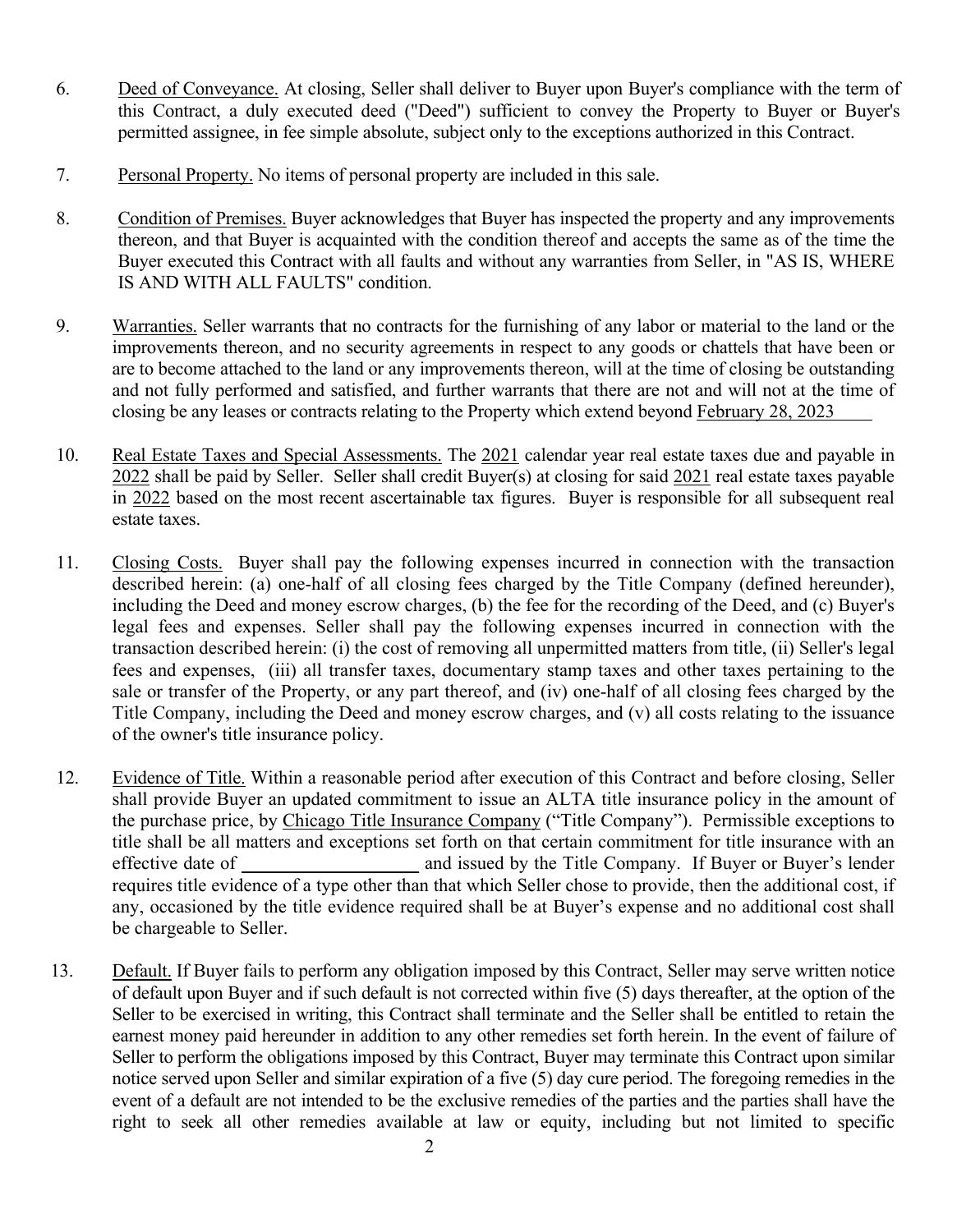performance.

The Escrow Agent, upon receiving an affidavit from the non-defaulting party stating that this Contract has been terminated as provided herein, shall be entitled to rely upon such affidavit and shall deliver the earnest money to the non-defaulting party. Default by any party of this Contract shall entitle the non-defaulting party to court costs and reasonable attorneys' fees incurred in enforcing the provisions of this Contract.

- 14. Notices. Any notice required under this Contract to be served upon Seller or Buyer shall be in writing and shall be effective when actually received by such parties. Notice to or from one of multiple Buyers shall be effective as to all Buyers.
- 15. Time of Essence. The time for performance of the obligations of the parties is of the essence of this Contract.
- 16. Nonassignability. Buyer may not assign Buyer's rights hereunder without the prior written consent of Seller having first been obtained, which consent shall not be unreasonably withheld.
- 17. Binding Agreement. If this offer is accepted by Seller, it shall constitute a binding contract for sale of the Property in accordance with the terms and conditions specified herein. This Contract shall inure to the benefit of and be binding upon the parties and their respective heirs, administrators, executors, successors and permitted assigns.
- 18. Like-Kind Exchange. The parties hereto acknowledge and agree that either party may elect to implement an exchange under Section 1031 of the Internal Revenue Code (an "Exchange"), and that (i) such electing party shall have the right to assign all of its right, title and interest (but not its liabilities or such electing party's obligations) under this Contract to a duly qualified intermediary (the "Exchange Party") selected by such electing party, (ii) the other party shall execute and deliver such documents as may be required to complete the transactions contemplated by such Exchange and to effect such assignment to the Exchange Party, which are in form and substance reasonably acceptable to the other party, at no cost or expense to the other party, and (iii) otherwise cooperate with the other party in all reasonable respects to effect its Exchange. Except as expressly set forth in this Section, the other party shall have no other liability or obligation with respect to such electing party's effectuation of its Exchange. Such electing party shall pay for all fees, costs and expenses in connection with its Exchange.
- 19. Mutual Intent. The language contained herein expresses the mutual intent of the parties and no rule of strict construction shall be applied against either party hereto.
- 20. Governing Law. This Contract shall be governed by the laws of the State of Illinois.
- 21. Merger and Modification. All prior offers, acceptances, oral representations, agreements and writings between the parties are merged herein and shall be of no force or effect unless contained in this Contract. Neither this Contract nor any provision hereof may be altered, amended, modified, waived, discharged or terminated orally, but such may be accomplished only by an instrument in writing signed by the party against whom it is sought to be enforced.
- 22. Severability. Each party agrees that it will perform its obligations hereunder in accordance with all applicable laws, rules and regulations now or hereafter in effect. If any term or provision of this Contract shall be found to be wholly illegal or unenforceable, the remainder of this Contract shall be given full effect as if such provision were stricken. In the event any term or provision of this Contract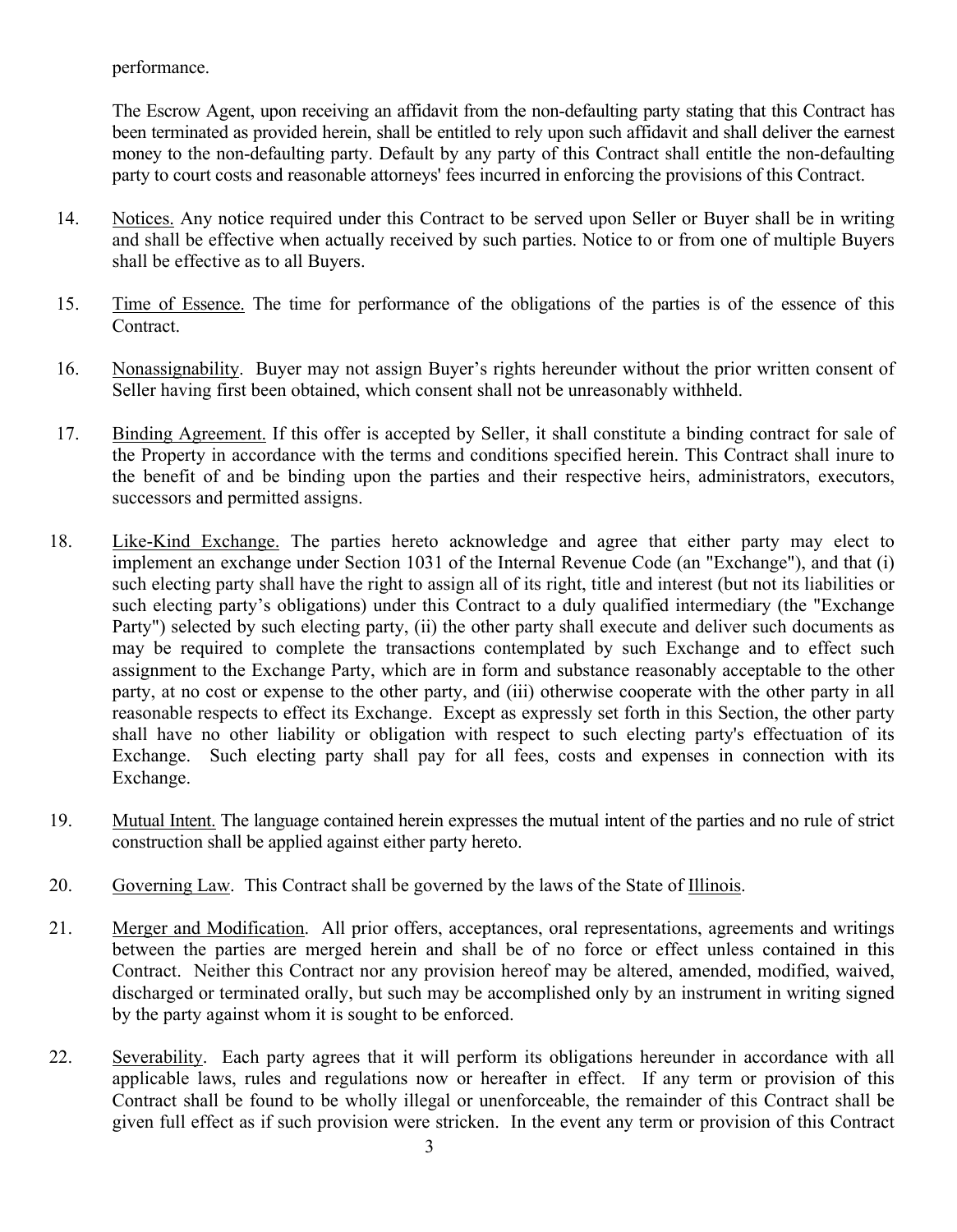shall be held overbroad in any respect, then such term or provision shall be narrowed, modified or limited by a court only to the extent necessary to make such provision or term enforceable while effectuating the intent of the parties herein expressed.

- 23. Waiver. No term or provision hereof shall be deemed waived and no performance shall be excused hereunder unless prior waiver or consent shall be given in writing signed by the party against whom it is sought to be enforced. Any waiver of any default by either party shall not constitute a waiver of the same or different default on a separate occasion.
- 24. Authority. Buyer represents and warrants to Seller that the individual execution this Contract on its behalf is duly authorized and empowered to do so, and that upon such execution, this Contract shall be binding upon and enforceable by and against Buyer.
- 25. Indemnification of Escrow Agent. The parties hereby request and direct Escrow Agent to hold the Earnest Money in escrow. Seller and Buyer irrevocably consent to the Escrow Agent acting as escrow agent as described herein. Seller and Buyer acknowledge that the Escrow Agent is acting solely at the parties' request and for their convenience, that when acting in such capacity, Escrow Agent shall not be deemed to be the agent of either of the parties, and that Escrow Agent shall not be liable to either of the parties for any act or omission on its part unless taken or suffered in bad faith, in willful disregard of this Contract, or involving gross negligence. Seller and Buyer shall jointly and severally indemnify, defend, and hold harmless Escrow Agent from and against all costs, claims, and expenses, including reasonable attorneys' fees, incurred in connection with the performance of the Escrow Agent's duties under this Contract, except with respect to actions or omissions taken or suffered by it in bad faith, in willful disregard of this Contract, or involving gross negligence in its duties as escrow agent.
- 26. Realtor's Commission. The parties hereto agree that no real estate commission is due any party in regard to this transaction other than a commission due to Murray Wise Associates LLC, which Seller agrees to pay according to terms of a separate agreement between Seller and Murray Wise Associates LLC. Each party agrees to indemnify the other and hold it harmless in respect to any commissions, fees, judgments or expenses of any nature or kind which it may become liable to pay by reason of any claims by or on behalf of brokers, finders or agents employed by the other party in connection with the transaction contemplated by this Contract, or any litigation or similar proceeding arising from such claims. Each party represents to the other that, other than as stated herein, there is no valid basis for such claims.
- 27. No Warranties By Seller. IT IS UNDERSTOOD AND AGREED THAT SELLER HAS NOT MADE, DOES NOT HEREIN MAKE AND SHALL NOT BE DEEMED TO HAVE MADE ANY REPRESENTATION OR WARRANTY RELATING TO THE CONDITION OF THE PROPERTY OR TO SELLER'S USE OF THE PROPERTY. ANY SUCH REPRESENTATIONS OR WARRANTIES (WHETHER EXPRESS OR IMPLIED, WHETHER ARISING BY VIRTUE OF STATUTE, COMMON LAW, CUSTOM OR OTHERWISE AND INCLUDING, BUT NOT LIMITED TO, IMPLIED WARRANTIES OF HABITABILITY, SUITABILITY, MERCHANTABILITY AND FITNESS FOR A PARTICULAR PURPOSE) ARE HEREBY EXPRESSLY DISCLAIMED BY SELLER AND WAIVED BY BUYER TO THE FULLEST EXTENT PERMITTED BY LAW.
- 28. Counterpart and Electronic Signatures. This Contract may be executed in one or more counterparts, each of which shall be deemed an original. Furthermore, executed counterparts of this Contract may be delivered by facsimile or other reliable electronic means (including emails of pdf documents), and such facsimile or other electronic transmission shall be valid and binding for all purposes when transmitted to and actually received by the other party. Notwithstanding the foregoing, each party delivering executed documents by facsimile or other electronic means agrees to provide the other party with an original,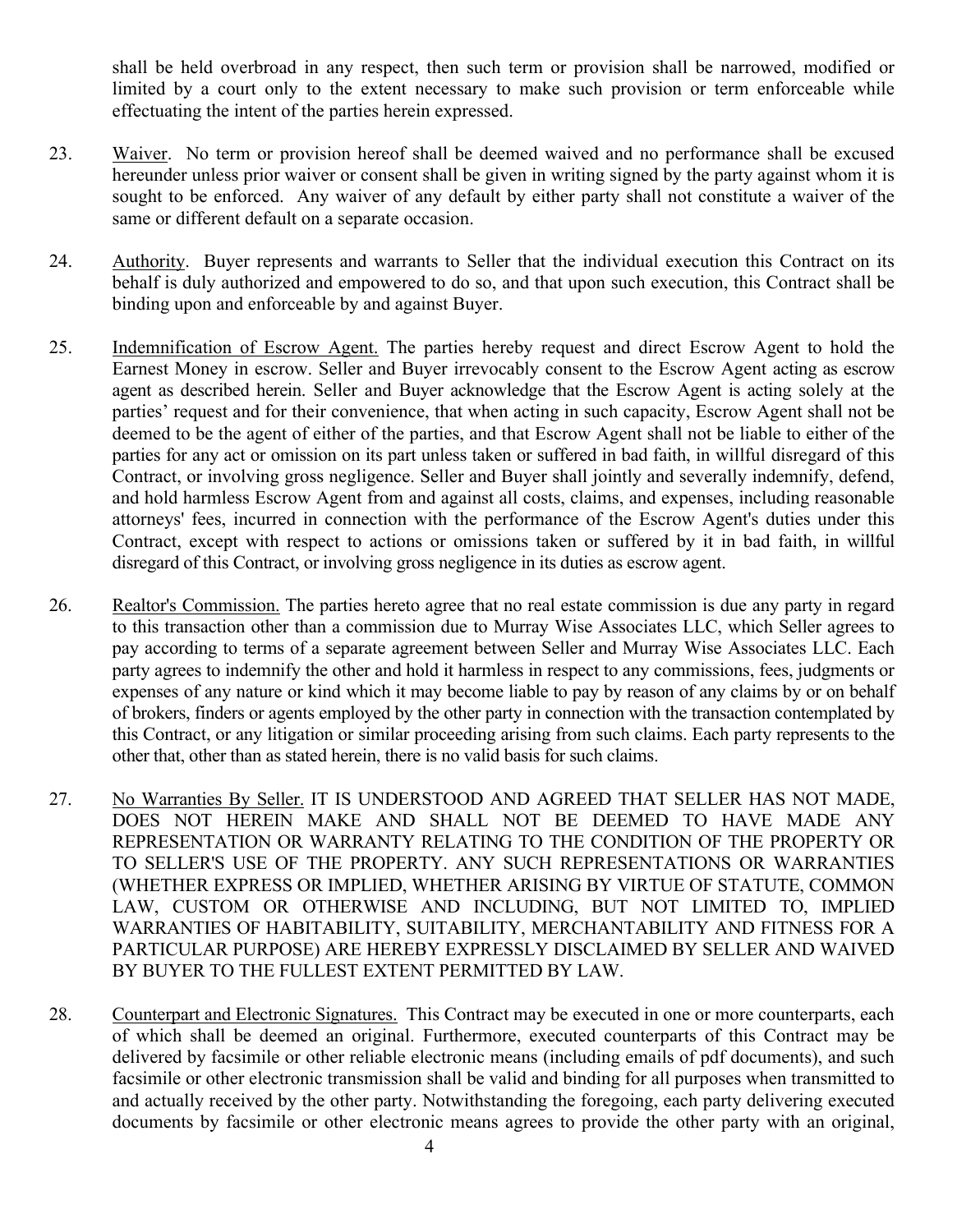hard copy of the relevant signed documents promptly after the request of the other party.

## **THIS SPACE INTENTIONALLY LEFT BLANK SIGNATURES ON FOLLOWING PAGE**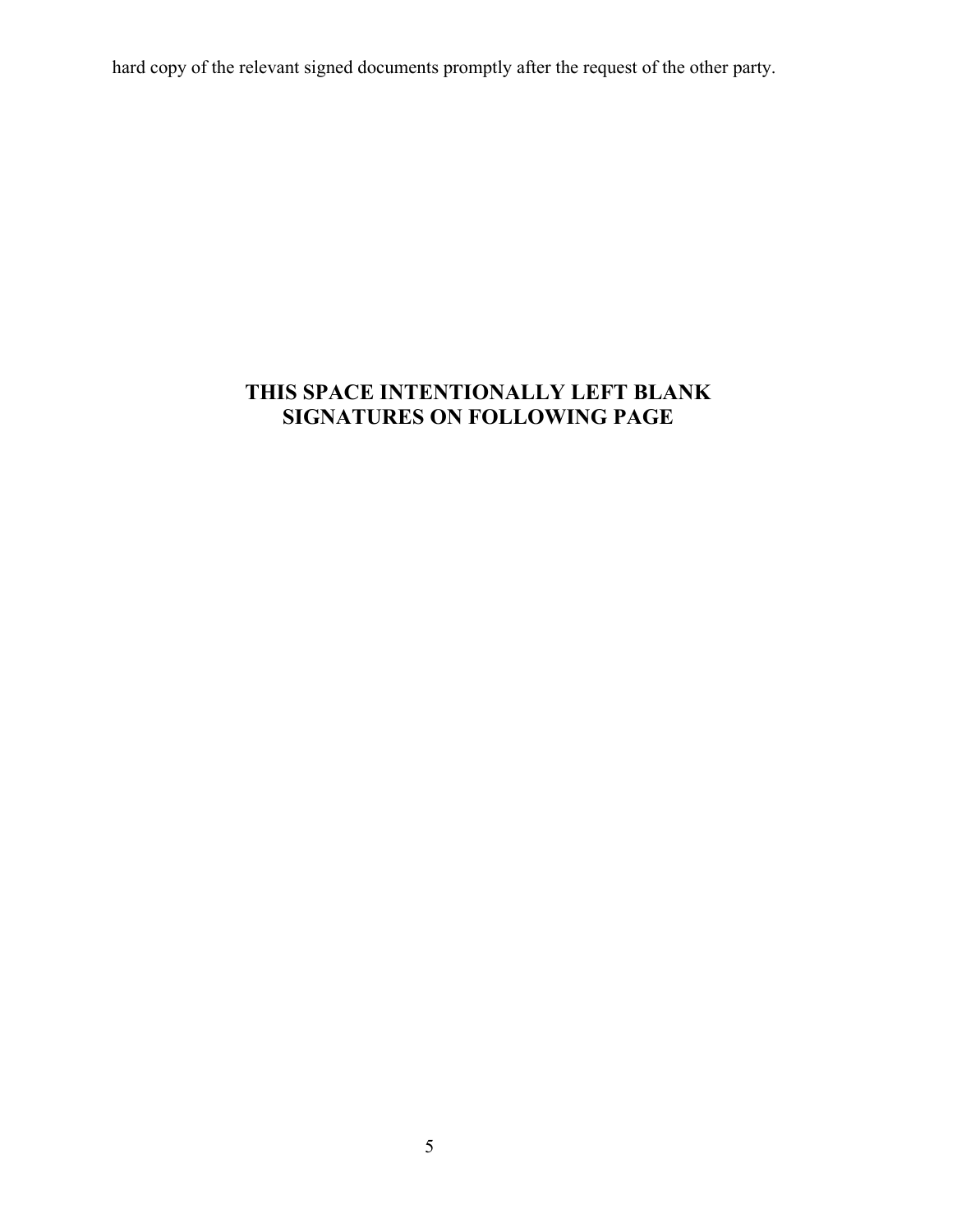IN WITNESS WHEREOF, the parties have executed this Contract on the date set forth beneath their respective signatures below.

| <b>BUYER:</b>                                                                                                                                  | SELLER: Stephen F. Shrader                                                                                                                                                                                                                                    |
|------------------------------------------------------------------------------------------------------------------------------------------------|---------------------------------------------------------------------------------------------------------------------------------------------------------------------------------------------------------------------------------------------------------------|
|                                                                                                                                                | By: $\_\_\_\_\_\_\_\_\_\_\_\_\_\_\_\_\_\_\_\_\_$                                                                                                                                                                                                              |
| By: $\_\_\_\_\_\_\_\_\$                                                                                                                        | Date: $\qquad \qquad$                                                                                                                                                                                                                                         |
|                                                                                                                                                | SELLER: Edward P. Miller, Jr.                                                                                                                                                                                                                                 |
|                                                                                                                                                | By: $\_\_\_\_\_\_\_\_\_\_\_\_\_\_\$                                                                                                                                                                                                                           |
| Date: $\_\_$                                                                                                                                   | Date: $\qquad \qquad$                                                                                                                                                                                                                                         |
| Attorney for Buyer:                                                                                                                            | SELLER: Christian F. Miller                                                                                                                                                                                                                                   |
|                                                                                                                                                | By: $\_\_\_\_\_\_\_\_\_\_\_\_\_\_\_\_\_\_\_\_\_\_\_\_\_\_\_\_\_\_\_\_$                                                                                                                                                                                        |
| $\frac{1}{1}$                                                                                                                                  | Date:                                                                                                                                                                                                                                                         |
| $\overline{(\hspace{0.05cm}\underline{\hspace{0.05cm}})}\hspace{0.05cm}\underline{\hspace{0.05cm}}-\hspace{0.05cm}\underline{\hspace{0.05cm}}$ | SELLER: Gretchen R. Williams                                                                                                                                                                                                                                  |
|                                                                                                                                                | By: $\_\_$                                                                                                                                                                                                                                                    |
|                                                                                                                                                | Date: $\_\_$                                                                                                                                                                                                                                                  |
|                                                                                                                                                | SELLER: Hawk Ian Douglas                                                                                                                                                                                                                                      |
|                                                                                                                                                | By: $\_\_\_\_\_\_\_\_\_\$                                                                                                                                                                                                                                     |
|                                                                                                                                                | Date: $\_\_$                                                                                                                                                                                                                                                  |
|                                                                                                                                                | Attorney for Seller:                                                                                                                                                                                                                                          |
|                                                                                                                                                |                                                                                                                                                                                                                                                               |
|                                                                                                                                                |                                                                                                                                                                                                                                                               |
|                                                                                                                                                | $\overline{\overline{\underline{(-)}}}_{\underline{\phantom{A}}\underline{\phantom{A}}\underline{\phantom{A}}}-\underline{\phantom{A}}_{\underline{\phantom{A}}\underline{\phantom{A}}\underline{\phantom{A}}\underline{\phantom{A}}}\underline{\phantom{A}}$ |
|                                                                                                                                                |                                                                                                                                                                                                                                                               |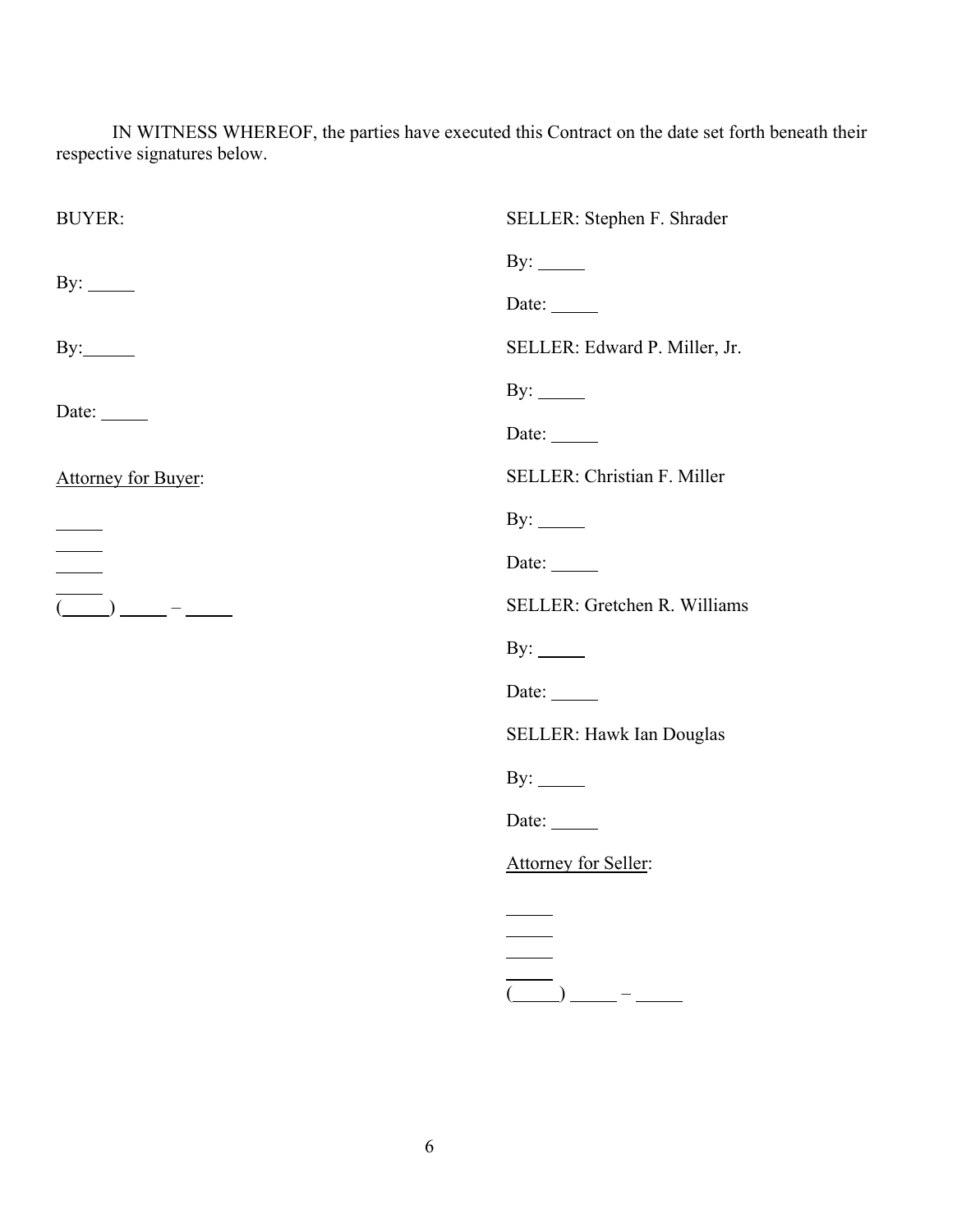## **REAL ESTATE PURCHASE CONTRACT**